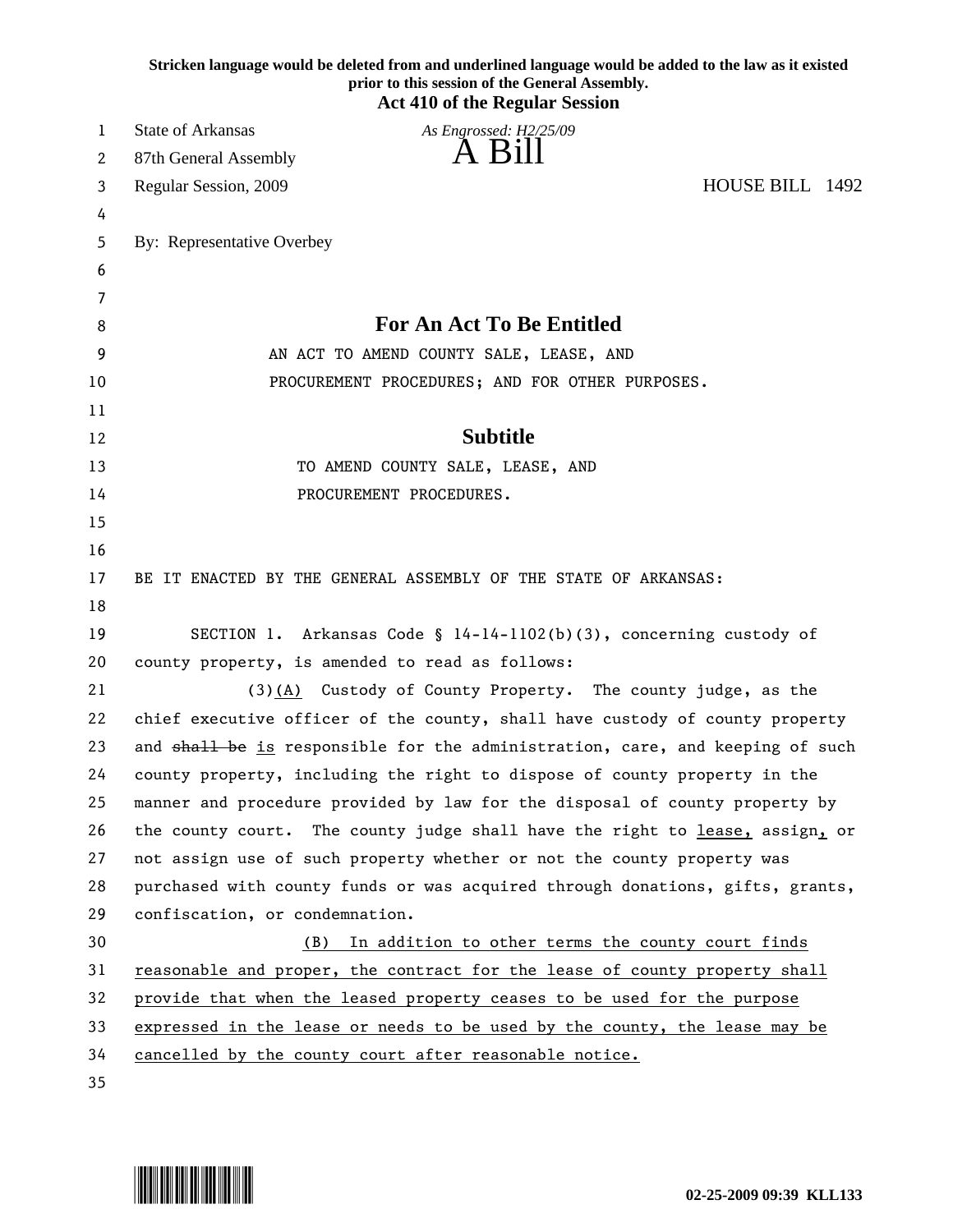1 SECTION 2. Arkansas Code § 14-14-1102(b)(5)(A), concerning the 2 employment of necessary personnel, is amended to read as follows: 3 (5) Hiring of County Employees, Except Those Persons Employed by 4 Other Elected Officials of the County. 5 (A) The county judge, as the chief executive officer of 6 the county, shall be is responsible for the employment of the necessary 7 personnel or for the purchase of labor or services performed by individuals 8 or firms employed by the county, or an agency thereof, for salaries, wages, 9 insurance, or other forms of compensation. 10 11 SECTION 3. Arkansas Code § 14-16-105(d)(1), concerning the appraised 12 value of property that is under a certain dollar amount and the subsequent 13 sale, is amended to read as follows: 14 (d)(1) If the appraised value of the property described in the order 15 is less than the sum of <del>one thousand dollars (\$1,000)</del> two thousand dollars 16 (\$2,000), the property may thereafter be sold and conveyed by the county 17 judge, either at public or private sale, for not less than three-fourths  $(\frac{5}{4})$ 18 of the appraised value as shown by the certificate of appraisal filed by the 19 assessor. 20 21 SECTION 4. Arkansas Code § 14-16-105(e), concerning the appraised 22 value of property that is over a certain dollar amount and the subsequent 23 sale, is amended to read as follows: 24 (e)(1)(A)(i) If the appraised value of the property to be sold exceeds 25 the sum of one thousand dollars (\$1,000) two thousand dollars (\$2,000), the 26 county judge may sell the property to the highest and best bidder, upon 27 sealed bids received by the judge. 28 (ii) The sheriff, the treasurer, and the circuit 29 clerk of the county in which the property is to be sold shall constitute a 30 board of approval for the sales, and the judge shall be the ex officio chair 31 of the board without a vote. 32 (B) Such property, when it exceeds the appraised value of 33 one thousand dollars (\$1,000) two thousand dollars (\$2,000), shall not be 34 sold for less than three-fourths  $(\frac{3}{2})$  of its appraised value as determined by 35 the certificate of the assessor. 36 (2)(A) Notice of the sale shall be published for two (2)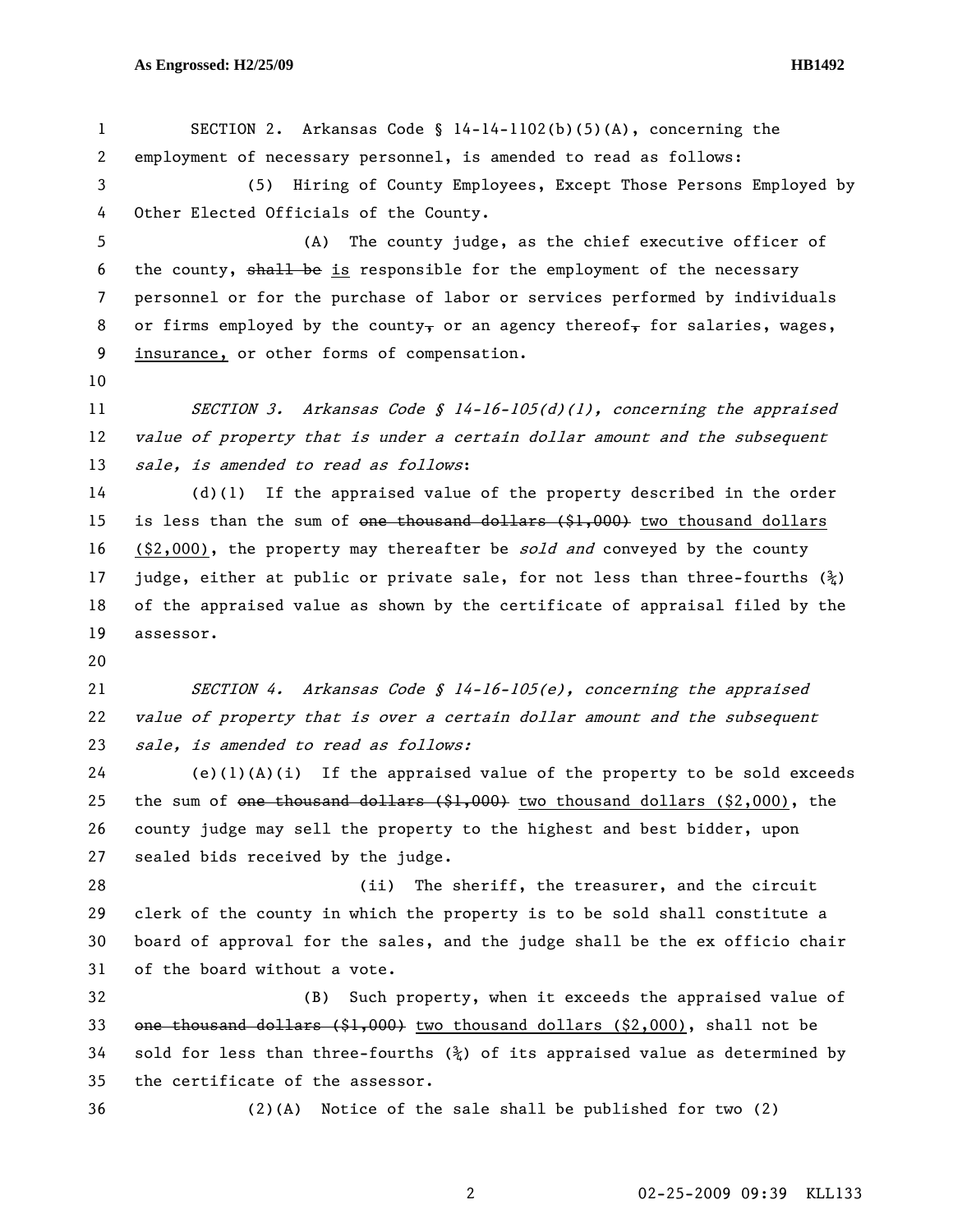| 1  | consecutive weekly insertions in some newspaper published and having a        |
|----|-------------------------------------------------------------------------------|
| 2  | general circulation in the county.                                            |
| 3  | The notice shall specify:<br>(B)                                              |
| 4  | (i)<br>The description of the property to be sold;                            |
| 5  | (ii)<br>The time and place for submitting written bids,                       |
| 6  | including that the sale may be conducted on the Internet; and                 |
| 7  | The appraised value of the property to be<br>(iii)                            |
| 8  | sold.                                                                         |
| 9  | (C)<br>The notice shall be dated and signed by the judge.                     |
| 10 | If the sale is conducted on the Internet, the invoice<br>(D)                  |
| 11 | from the Internet vendor or publisher shall be accompanied by a statement     |
| 12 | from the Internet vendor or publisher that the sale was published and         |
| 13 | conducted on the Internet.                                                    |
| 14 | The judge shall have the right to reject any and all bids<br>(3)              |
| 15 | received by him or her pursuant to the notice.                                |
| 16 | $(4)(A)$ When the judge has accepted a bid for the property, he or            |
| 17 | she, as chair of the approval board, shall immediately call a meeting of the  |
| 18 | board, and the proposals to sell at the acceptable bid shall be submitted to  |
| 19 | the board for its approval.                                                   |
| 20 | $(B)(i)$ If a majority of the board approves the sale, then                   |
| 21 | the judge may sell and convey the property to the highest bidder.             |
| 22 | When the sale has been approved and completed,<br>(ii)                        |
| 23 | the county court shall enter an order approving the sale, which shall set     |
| 24 | forth the details of the sale as provided in subdivision $(d)(2)(B)$ of this  |
| 25 | section.                                                                      |
| 26 |                                                                               |
| 27 | SECTION 5. Arkansas Code § 14-16-105(g), concerning the sale of county        |
| 28 | hospitals, is amended to read as follows:                                     |
| 29 | $(g)(1)$ County hospitals constructed or maintained in whole or part by       |
| 30 | taxes approved by the voters shall not be sold unless the sale is approved by |
| 31 | the majority of electors voting on the issue at a general or special          |
| 32 | election. This subsection is applicable to county hospitals constructed       |
| 33 | before and after July 20, 1987.                                               |
| 34 | (2) An election shall not be required for the sale of a                       |
| 35 | county hospital that has been vacant or not used as a county hospital for     |
| 36 | more than one hundred twenty (120) days.                                      |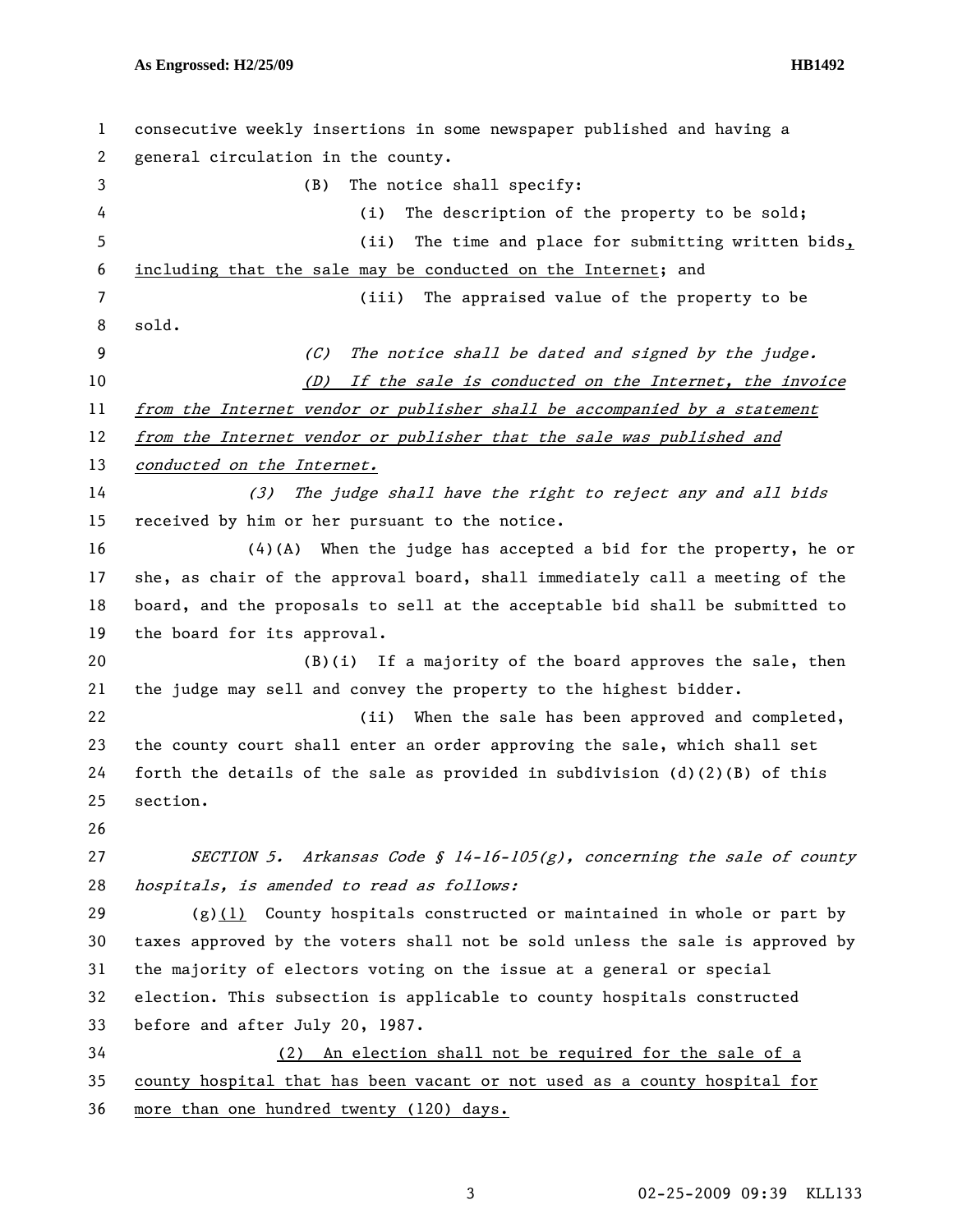1 2 SECTION 6. Arkansas Code § 14-16-109 is amended to read as follows: 3 14-16-109. Lease of county lands to municipality. 4 (a) Any county in this state is authorized and empowered to may lease 5 any lands owned by the county to any municipality in the county $_{\rm T}$  to be used 6 for such purposes, subject to such restrictions, and for such consideration 7 or compensation as shall be agreed upon by the contracting county and 8 municipality. 9 (b) In addition to other terms the county court finds reasonable and 10 proper, the contract for the lease of county property shall provide that when 11 the leased property ceases to be used for the purpose expressed in the lease 12 or needs to be used by the county, the lease may be cancelled by the county 13 court after reasonable notice. 14 15 SECTION 7. Arkansas Code § 14-16-110(c)(3), concerning leases of 16 county property to educational institutions, is amended to read as follows: 17 (3) Any such lease shall provide, in addition to any other terms 18 as the county court shall deem reasonable and proper, that when the property 19 shall cease ceases to be used for the foregoing purposes or needs to be used 20 by the county, then the lease may be cancelled by the county court, after 21 reasonable notice. 22 23 SECTION 8. Arkansas Code § 14-22-101(8), concerning the definition of 24 "used or secondhand motor vehicles, equipment, or machinery", is amended to 25 read as follows: 26 (8)(A) "Used or secondhand motor vehicles, equipment, or 27 machinery" means any motor vehicles, equipment, or machinery at least two (2) 28 years in age from the date of original manufacture or that has at least five 29 hundred (500) working hours' prior use or ten thousand (10,000) miles' prior 30 use. 31 (B)(i) Any purchase of a used motor vehicle, equipment, or 32 machinery shall be accompanied by a statement in writing from the vendor on 33 the bill of sale or otherwise documenting that the motor vehicle, equipment, 34 or machinery is at least two (2) years in age from the date of original 35 manufacture or has been used a minimum of five hundred (500) hours or driven 36 a minimum of ten thousand (10,000) miles.